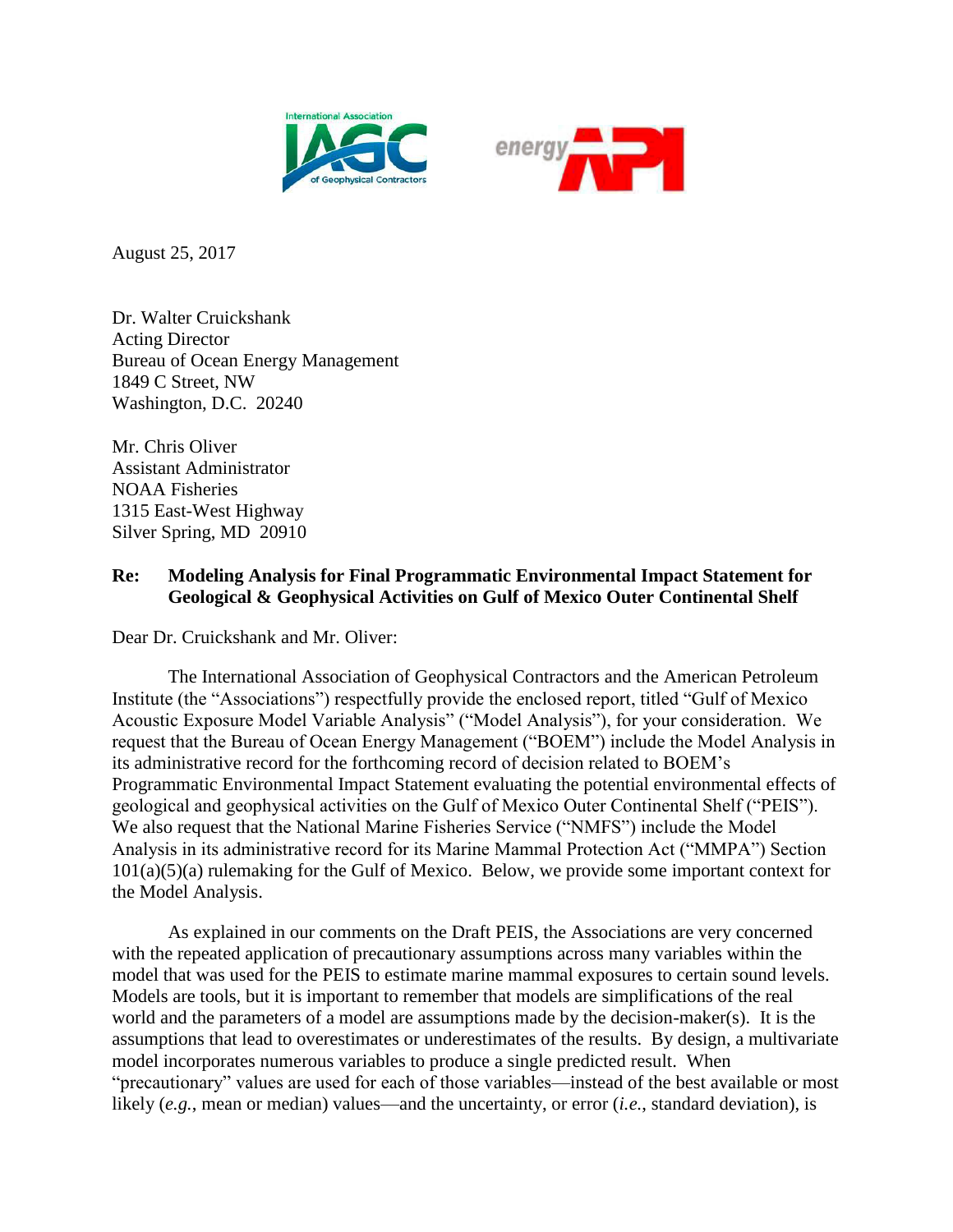not adequately quantified, the predicted outcome from the multivariate model can be inflated by significant orders of magnitude larger than a result based upon the input of the most likely or best available values for each variable. In certain cases, such as marine mammal take modeling, this can be on order of thousands or millions higher. The reason for this phenomenon is that the variables are multiplied within the model and when each variable is given a seemingly innocuous "precautionary" value not supported by proper analysis of variance or error, the multiplicative effect of compounding all those variables produces an extraordinarily unrealistic result.

To illustrate this problem, the Associations requested and received permission from BOEM and NMFS to engage the same contractor that performed the modeling for the PEIS (JASCO Applied Sciences) to run that same model, with the same data, but with alterations to four variables. The alternate values used for these four variables were chosen to attempt to reflect the central or most likely tendency for each value, based upon the best available information or practice. The four altered variables are described as follows:

- Sound Source Size. In the Draft PEIS, an artificial sound source was applied to all surveys, roughly comparable to the largest sound source used in the Gulf of Mexico (8,000 cubic inches). In contrast, the Model Analysis assumes an array of 4,130 cubic inches—a survey sound source used frequently in the Gulf that is near the mean or median size range of arrays used in the Gulf over the past decade. This single change results in a four-fold decrease in exposure estimates. *See* Model Analysis at Tables 15-16 and Appendix B.
- Population Density. The Draft PEIS applies a novel method for estimating animal distribution and abundance (Roberts et al. 2016).<sup>1</sup> The approach used in Roberts et al. (2016) ("Roberts Model") is new and untested, and differs significantly from the official, MMPA-required population data produced by NMFS (NOAA Stock Assessment Reports or "SARs," [http://www.nmfs.noaa.gov/pr/sars/species.htm\)](http://www.nmfs.noaa.gov/pr/sars/species.htm). For some species, SAR values and Roberts Model values have little difference, but for other species, the Roberts Model predicts abundance estimates 8, 16, or even 30 times greater than the SAR estimates. The Roberts Model abundance estimate was smaller than the SAR estimate for only one species. Appendix H of the Model Analysis provides a detailed explanation of how the intermediate values were generated for the analysis. The impact of a slight alteration of animal density data is a decrease in takes of less than 50% by itself, but when combined with the other changes, the more central estimates of population parameters contribute to a much larger reduction to the total take estimates, as illustrated by Tables 15-19 in the Model Analysis.

 $\overline{a}$ <sup>1</sup> Roberts J.J., B.D. Best, L. Mannocci, E. Fujioka, P.N. Halpin, D.L. Palka, L.P. Garrison, K.D. Mullin, T.V.N. Cole, C.B. Khan, W.A. McLellan, D.A. Pabst, G.G. Lockhart. 2016. Habitat-based cetacean density models for the U.S. Atlantic and Gulf of Mexico. Nature: Scientific Reports: 6:22615 | DOI: 10.1038/srep22615. [www.nature.com/scientific reports/.](http://www.nature.com/scientific%20reports/)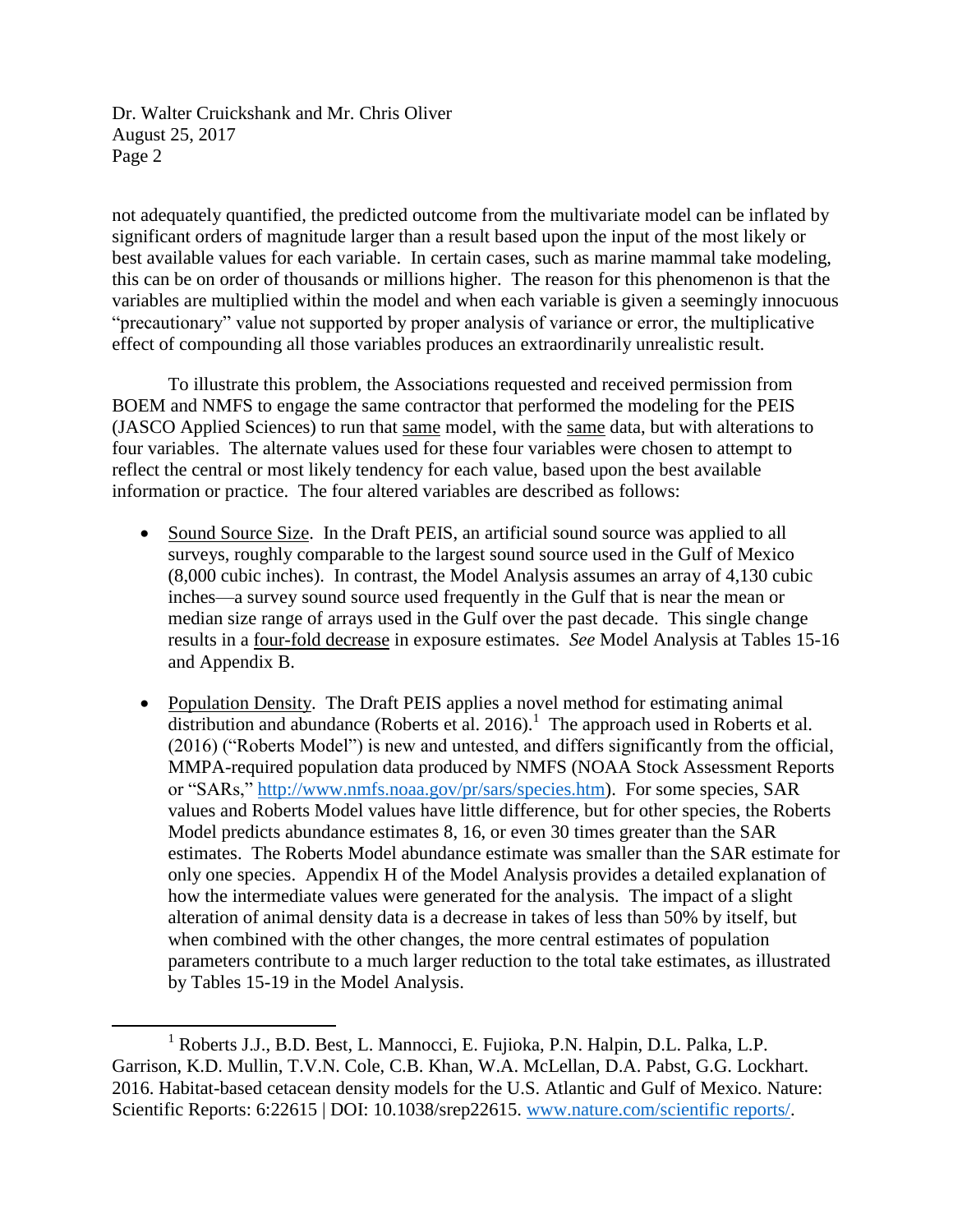$\overline{\phantom{a}}$ 

- Aversion. In the Draft PEIS, behavioral avoidance or movement away from the source was acknowledged to be a well-documented and significant factor influencing the number of potential "takes," especially "Level A" takes (as defined under the MMPA). In essence, the animals avoid coming within the zone containing sound levels that may cause Level A take. Avoidance or "aversion" is a well-documented phenomenon across many, if not all, marine mammal species. However, the PEIS modeling did not account for aversion. The Model Analysis includes a relatively slight degree of aversion—a few degrees deviation from course for a few seconds (*see* Model Analysis, Appendix F). Even incorporating a conservatively small amount of aversion results in a predicted reduction of Level A exposures of 40-80%. Stronger aversion that is more consistent with research studies and observer data would further reduce the estimated Level A exposures.
- Mitigation. Although visual and acoustic monitoring and mitigation measures have been required of industry vessels for decades, the Draft PEIS models give zero value to the benefits of these monitoring and mitigation measures. However, mitigation effectiveness likely varies by species and observing conditions, from as low as 5-10% at times to close to 100% for certain species and observing conditions. The Model Analysis includes a modest set of species-dependent mitigation factors (Model Analysis, Section 4.5, Tables 18-19). This has a straightforward impact on reducing predicted takes that scales to the assumed probability of observers detecting the animals, but which, we reiterate, interacts in a multiplicative manner with the other variables to create the highly inflated totals seen in the PEIS.

A fifth variable, the risk threshold criteria, was re-modeled by JASCO under contract to NMFS. This variable has been included along with the four variables selected by IAGC and API, with permission from NMFS, and is consistent with the points made by the other four changed variables: that small movements toward best available science have a greater impact on final model outcome than might be expected from the relatively small change to a single variable, through the multiplicative interactions with the other variables. We note, however, that the NOAA 2016 criteria, while a significant improvement over the criteria used in the Draft PEIS, still contain precautionary assumptions above and beyond the best available science.

We provide the Model Analysis solely to illustrate the substantial overestimation that can result from compounding precautionary assumptions in a multivariate model and to provide quantitative support for the qualitative comments we provided on the Draft PEIS.<sup>2</sup> It is not the structure of the model that is necessarily problematic, but it is the precautionary assumptions allocated to particular variables in the model by BOEM and NMFS that are problematic. The evaluation of alterations to only four of these variables sufficiently demonstrates the significant consequences of redundantly applied precaution in a complex multivariate model. As shown in

<sup>&</sup>lt;sup>2</sup> See Letter from the Associations to Dr. Jill Lewandowski, dated November 29, 2016.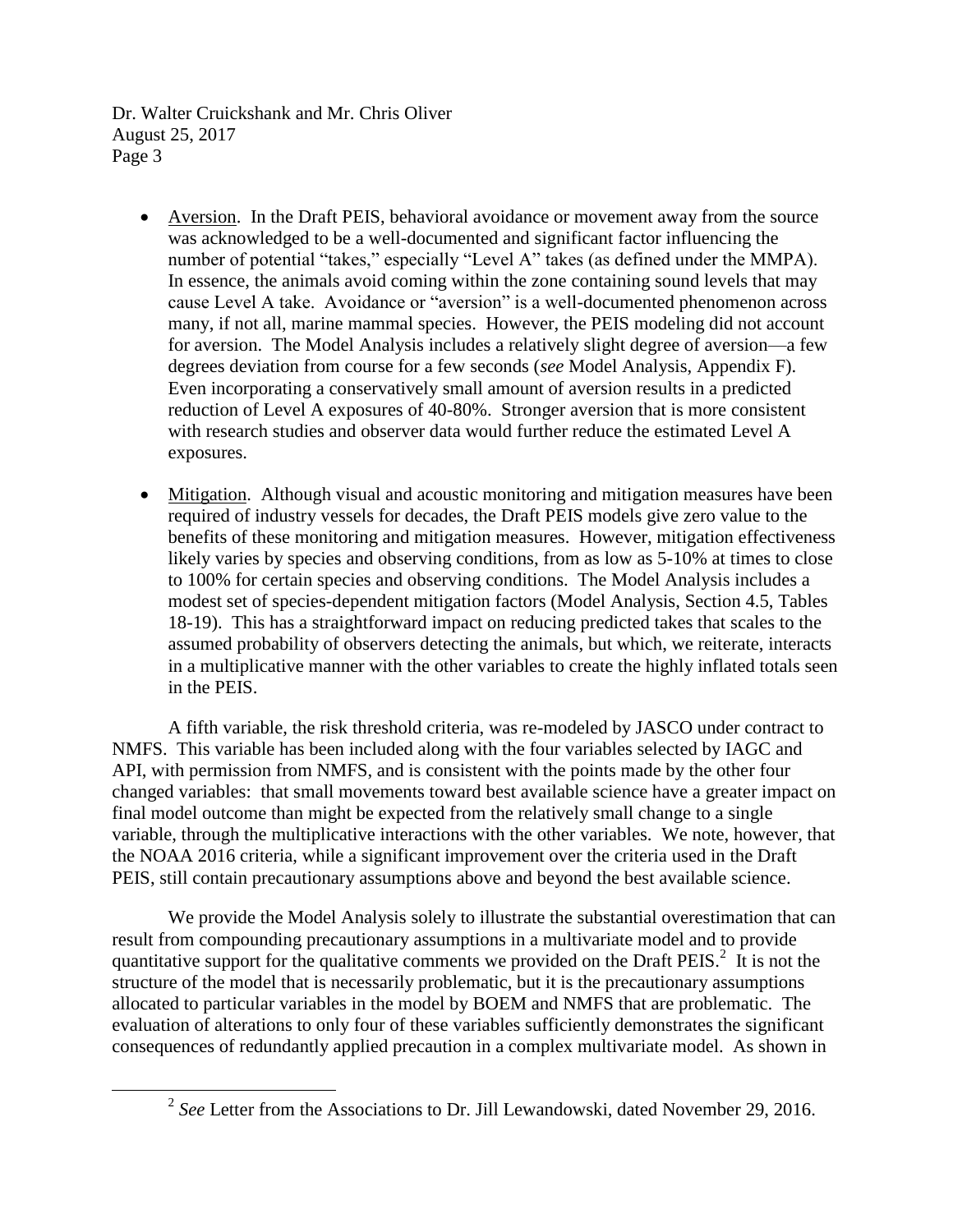the Model Analysis, these alterations produce marine mammal exposure estimates that are substantially lower than what are predicted by the model used for the PEIS.

The alternative values used for the Modeling Analysis do not reflect a position by industry about what is or should be considered the best available or most likely values for given variables. Rather, our intent is to demonstrate the importance of having a more thorough and inclusive expert discussion about what are the best available or most likely values for the different variables used in the PEIS model. Additionally, the Model Analysis should not be interpreted as the Associations' agreement with the model generally or a belief that the remodeled results are indicative of actual effects. For example, we believe the re-modeled results presented in the Model Analysis still substantially overestimate the number of potential "Level B" exposures due to, among other factors, precautionary conservatism applied to the values used for Level B thresholds. Finally, we reiterate that the Model Analysis does not address all of the beneficial effects of mitigation, including benefits that may be qualitatively analyzed. We continue to believe, based upon many years of supporting experience and data, that mitigation measures substantially reduce, if not eliminate, potential takes.

We appreciate your consideration of the Model Analysis and respectfully invite further discussion on this issue. We will contact each of you to schedule a meeting so that we may discuss the Model Analysis in more detail and answer any questions that you or your respective colleagues may have.

Sincerely,

Willic. Martin

Nikki Martin International Association of Geophysical Contractors President

andy Rangel

Andy Radford American Petroleum Institute Sr. Policy Advisor – Offshore

Attachment